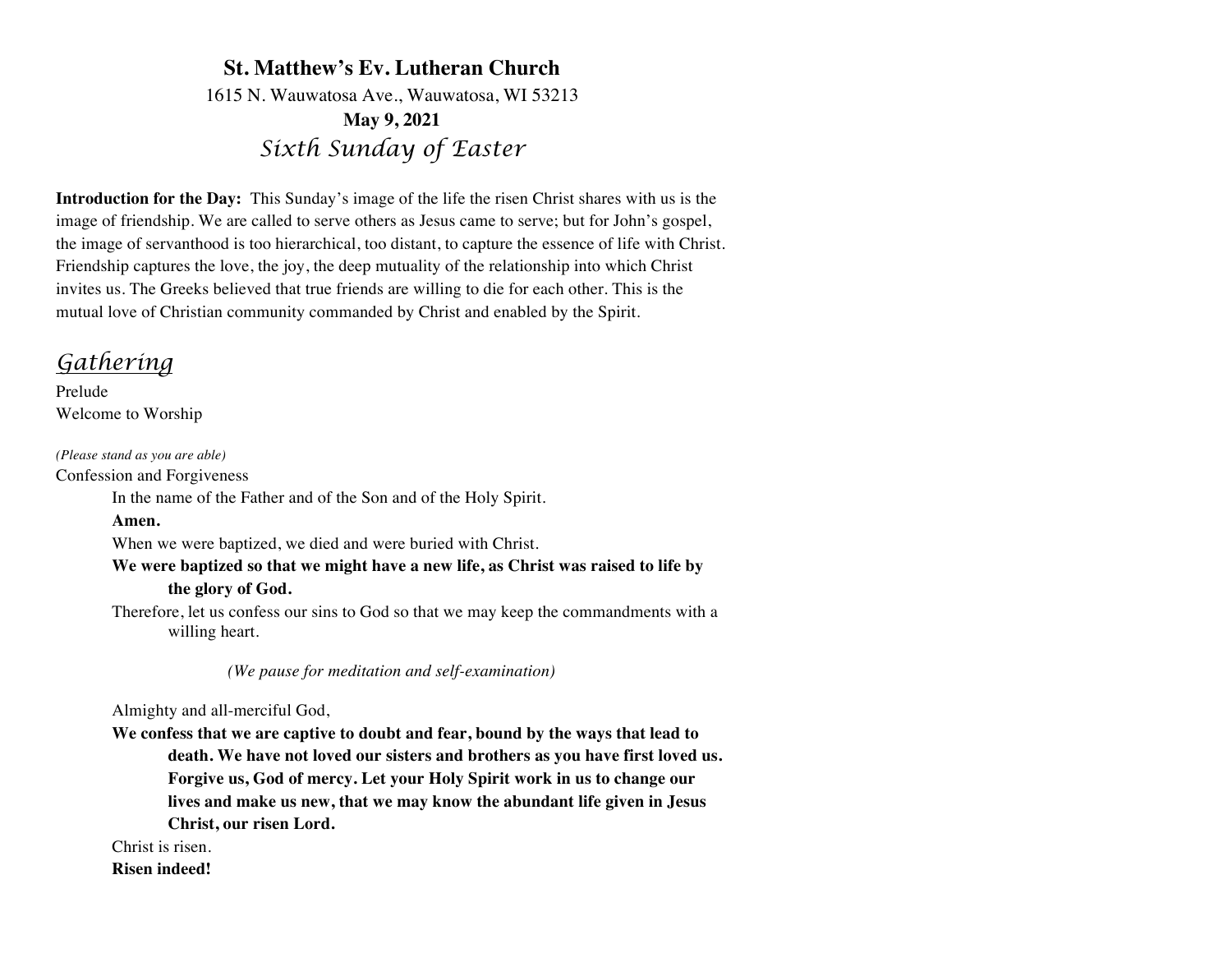In this is love, not that we loved God but that God loved us and sent the Son to atone for our sins. In the name of Jesus Christ, I announce to you that your sins are forgiven. Let the perfect love of God cast out fear, fill you with joy, and inspire you to live for others.

**Amen.**

#### Gathering Song **#640 Our Father, by Whose Name**

Please meditate on the hymn text.

*Our Father, by whose name all parenthood is known, in love divine you claim each fam'ly as your own. Bless mothers, fathers guarding well, with constant love as sentinel, the homes in* 

*which your people dwell.*

Text: F. Bland Tucker, 1895-1984, alt. Text © Church Pension Fund. All rights reserved. Used with permission. OneLicense.net #A-703603. Music: John D. Edwards, 1806-1885. Tune: Rhosymedre, 66 66 888.

Apostolic Greeting

The Lord is Risen!

### **He is risen indeed!**

The grace of our risen Savior, the love of God, and the communion of the Holy Spirit be with you all.

## **And also with you.**

Prayer of the Day

Let us pray. O God, you have prepared for those who love you joys beyond understanding. Pour into our hearts such love for you that, loving you above all things, we may obtain your promises, which exceed all we can desire; through Jesus Christ, your Son and our Lord, who lives and reigns with you and the Holy Spirit, one God, now and forever.

**Amen.**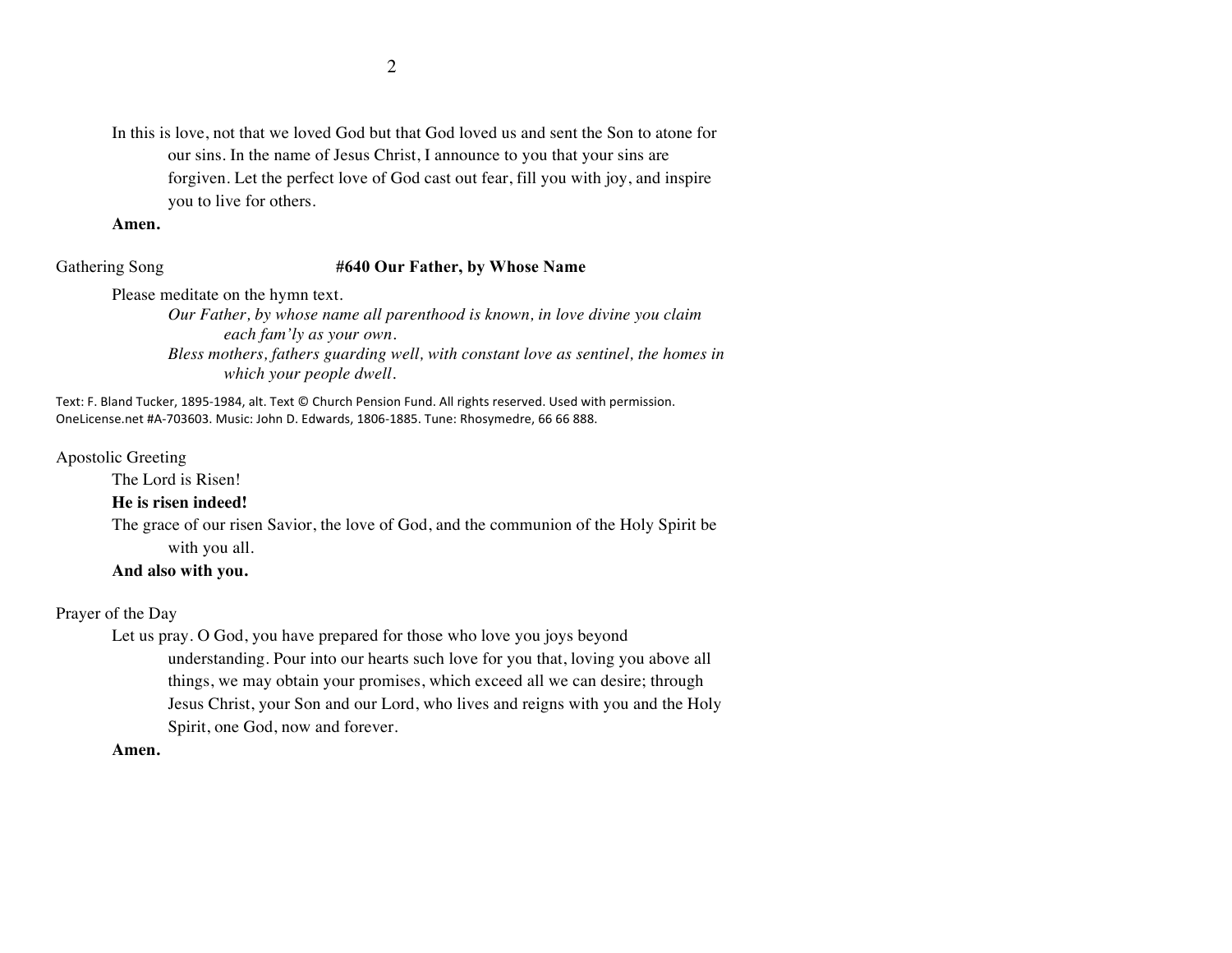*(Please be seated)*

Mother's Day Litany

For the women who gave us life and for all the women who have mothered us along the way,

## **We give God thanks and praise.**

For mothers who have passed on but whose light shines on in our hearts and memories. For women who have lost children born or unborn,

## **We pray for those who mourn.**

For mothers who struggle, who are vulnerable or tired. For foster mothers and adoptive parents. For those who are anxiously waiting to be mothers, for those unable to conceive and for those who choose not to raise children,

## **We pray for peace and contentment.**

For all the women in our lives who guide, nurture, strengthen, challenge, teach and lead us. For aunts, stepmothers, grandmothers and mentors. For mothers in their wide variety and myriad forms,

## **We give God thanks and praise. Amen.**

Anthem [5-13-2012 Video] *We Celebrate This Day* by Jeff Reeves - Praise Kids! *Lord of life and love, we celebrate this day Mothers/Fathers/Families everywhere and how they guide our way.*

- *1. You give them hearts of tenderness that love us all day long and arms to hold us when we're sad that show us they are strong.*
- *2. You give them hands of gentleness that care for all our needs and words that teach us to be kind and live in honesty.*

# *Word*

## First Reading **Acts** 10:44-48

*While Peter shares the good news of Jesus with a Gentile soldier and his family, the Holy Spirit comes upon them. Recognizing that the Spirit works inclusively in the lives of both Jews and Gentiles, Peter commands that these Gentiles also be baptized in the name of Jesus Christ.*

A reading from Acts, Chapter 10.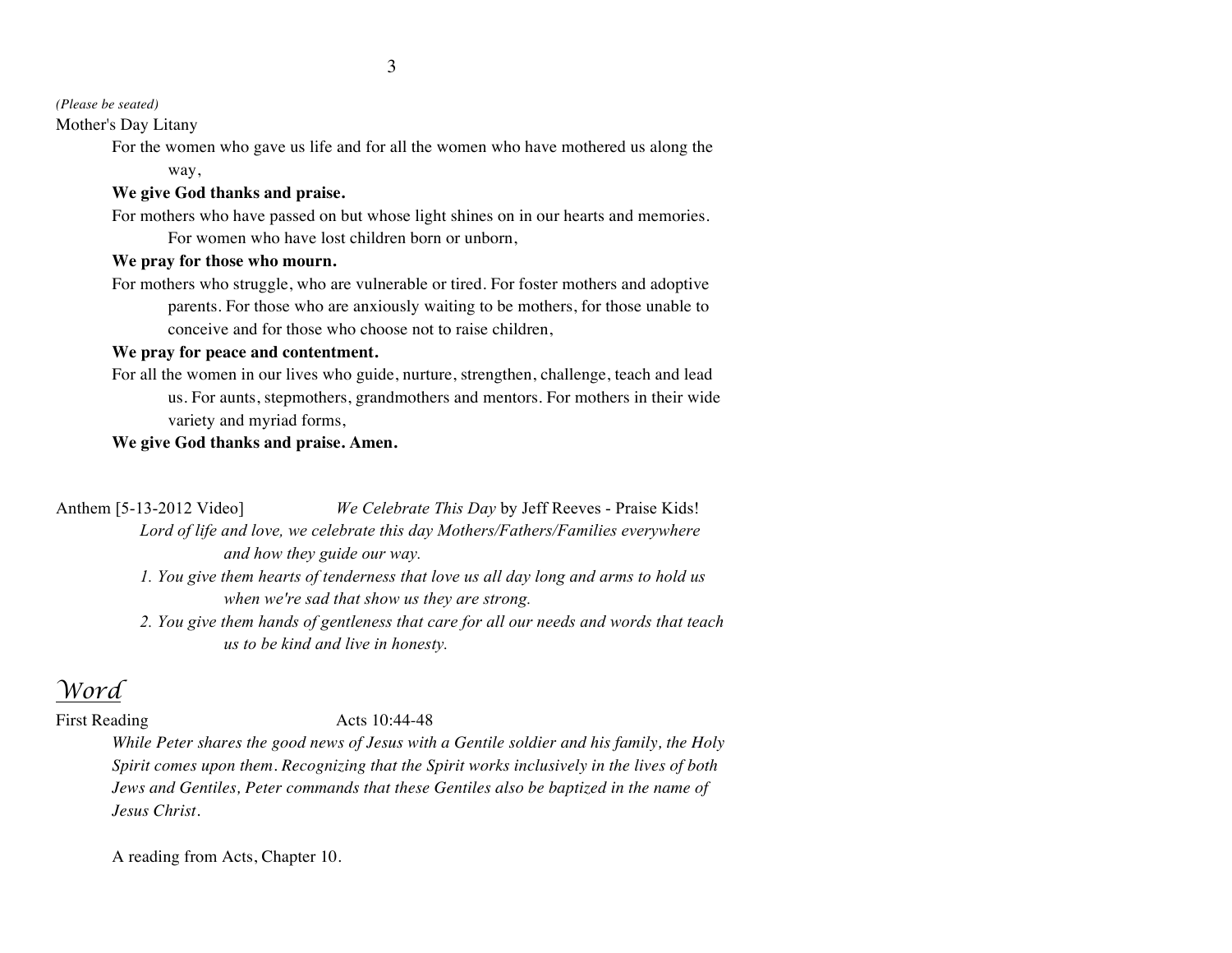While Peter was still speaking, the Holy Spirit fell upon all who heard the word. The circumcised believers who had come with Peter were astounded that the gift of the Holy Spirit had been poured out even on the Gentiles, for they heard them speaking in tongues and extolling God. Then Peter said, "Can anyone withhold the water for baptizing these people who have received the Holy Spirit just as we have?" So, he ordered them to be baptized in the name of Jesus Christ. Then they invited him to stay for several days.

Word of God, word of life. **Thanks be to God.**

Psalm Psalm 98, Read Responsively *Shout with joy to the LORD, all you lands. (Ps. 98:4)*

Let us read responsively from Psalm 22.

Sing a new song to the LORD, who has done marvelous things, whose right hand and holy arm have won the victory.

## **O LORD, you have made known your victory, you have revealed your righteousness in the sight of the nations.**

You remember your steadfast love and faithfulness to the house of Israel; all the ends of the earth have seen the victory of our God.

# **Shout with joy to the LORD, all you lands; lift up your voice, rejoice, and sing.**

Sing to the LORD with the harp, with the harp and the voice of song.

**With trumpets and the sound of the horn shout with joy before the king, the LORD.**  Let the sea roar, and all that fills it, the world and those who dwell therein.

## **Let the rivers clap their hands, and let the hills ring out with joy before the LORD, who comes to judge the earth.**

The LORD will judge the world with righteousness and the peoples with equity.

Word of God, word of life. **Thanks be to God.**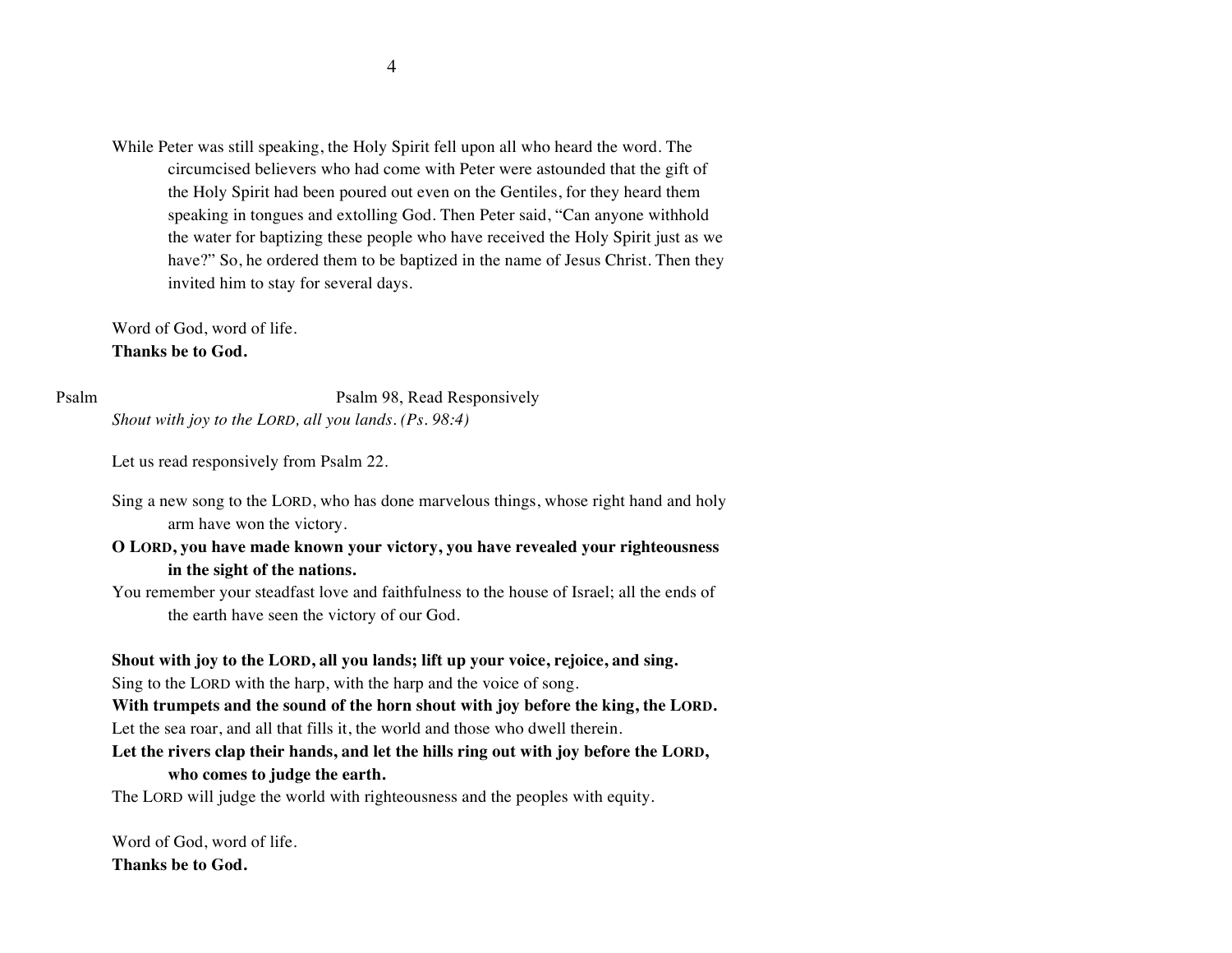Second Reading 1 John 5:1-6

*God's children believe that Jesus is the Messiah and love God by keeping God's commandments. Thus, the world is conquered not through military might but through love and faith.*

A reading from  $1<sup>st</sup>$  John, Chapter 5.

Everyone who believes that Jesus is the Christ has been born of God, and everyone who loves the parent loves the child. By this we know that we love the children of God, when we love God and obey his commandments. For the love of God is this, that we obey his commandments. And his commandments are not burdensome, for whatever is born of God conquers the world. And this is the victory that conquers the world, our faith. Who is it that conquers the world but the one who believes that Jesus is the Son of God?

This is the one who came by water and blood, Jesus Christ, not with the water only but with the water and the blood. And the Spirit is the one that testifies, for the Spirit is the truth.

Word of God, word of life.

## **Thanks be to God.**

### Gospel Acclamation **#708 Jesu, Jesu, Fill Us with Your Love**

Please meditate on the hymn text.

*Jesu, Jesu, fill us with your love, show us how to serve the neighbors we have from you.*

*These are the ones we will serve, these are the ones we will love; all these are neighbors to us and you.* 

*Jesu, Jesu, fill us with your love, show us how to serve the neighbors we have from you.*

Text: Tom Colvin, 1925-2000, alt. Tune: Chereponi 779 Refrain. Music: Ghanaian folk tune, adapt. Tom Colvin. Copyright  $©$  1969 Hope Publishing Co. Used with permission. OneLicense.net A-703603.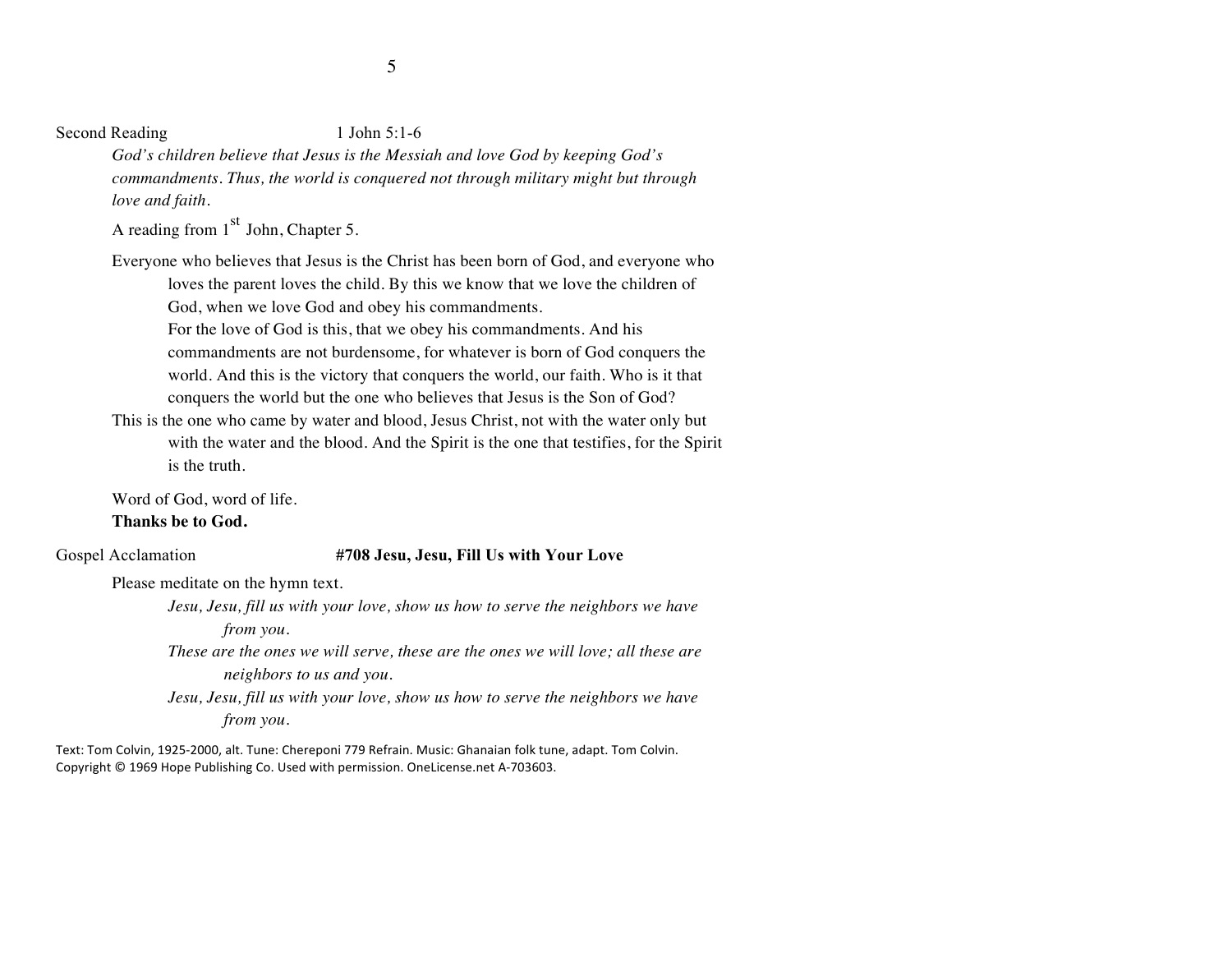*(Please stand as you are able)*

Gospel John 15:9-17

*On the night of his arrest, Jesus delivers a final testimony to his disciples to help them in the days ahead. Here, he repeats the most important of all his commands, that they love one another.*

The Lord is risen! **He is risen indeed!**

The holy gospel according to John, the  $15^{\text{th}}$  chapter.

**Glory to you, O risen Lord!**

- [Jesus said:] "As the Father has loved me, so I have loved you; abide in my love. If you keep my commandments, you will abide in my love, just as I have kept my Father's commandments and abide in his love. I have said these things to you so that my joy may be in you, and that your joy may be complete.
- "This is my commandment, that you love one another as I have loved you. No one has greater love than this, to lay down one's life for one's friends. You are my friends if you do what I command you. I do not call you servants any longer, because the servant does not know what the master is doing; but I have called you friends, because I have made known to you everything that I have heard from my Father. You did not choose me but I chose you. And I appointed you to go and bear fruit, fruit that will last, so that the Father will give you whatever you ask him in my name. I am giving you these commands so that you may love one another."

This is the Gospel of the Lord for you this day. **Praise to you, O risen Christ.**

*(Please be seated)*

Sermon Pastor Jim Holmberg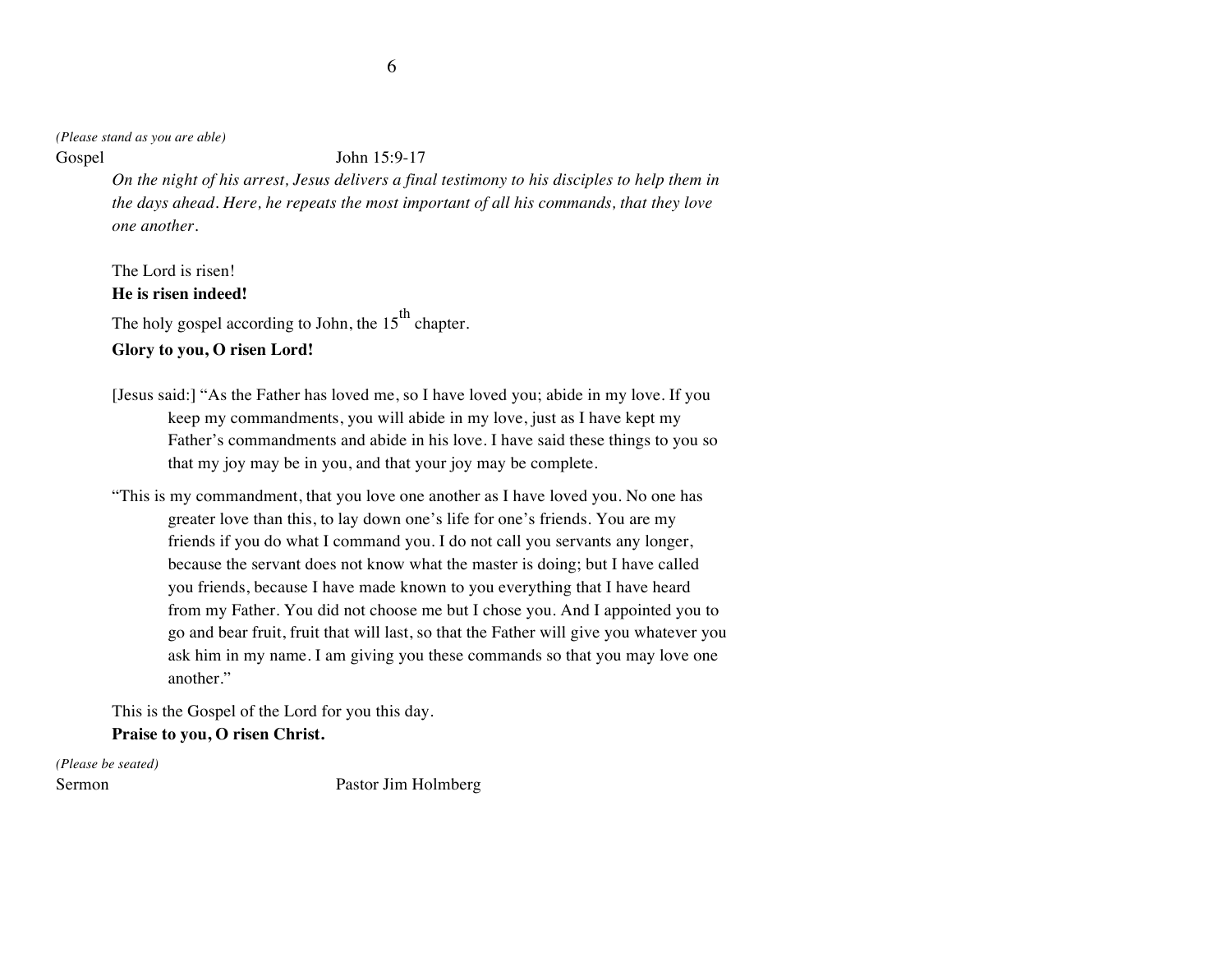#### Hymn of the Day **#595 Jesus Love Me!**

Please meditate on the hymn text.

*Jesus loves me! This I know, for the Bible tells me so; little ones to him belong, they are weak, but he is strong.*

[Refrain] *Yes, Jesus loves me, yes, Jesus loves me, yes, Jesus loves me, the Bible tells me so. Jesus loves me! He will stay close beside me all the way; when at last I come to die, he will take me home on high.* [Refrain]

Text: Tom Colvin, 1925-2000, alt. Tune: Chereponi 779 Refrain. Music: Ghanaian folk tune, adapt. Tom Colvin. Copyright © 1969 Hope Publishing Co. Used with permission. OneLicense.net A-703603.

*(Please stand as you are able)* Profession of Faith Nicene Creed

**We believe in one God, the Father, the Almighty, maker of heaven and earth, of all that is, seen and unseen.**

**We believe in one Lord, Jesus Christ, the only Son of God,** 

**eternally begotten of the Father, God from God,** 

**Light from Light, true God from true God,** 

**begotten, not made, of one Being with the Father;** 

**through him all things were made.**

 **For us and for our salvation** 

**he came down from heaven,** 

**was incarnate of the Holy Spirit and the virgin Mary**

**and became truly human.** 

**For our sake he was crucified under Pontius Pilate;** 

**he suffered death and was buried.** 

**On the third day he rose again in accordance with the scriptures; he ascended into heaven and is seated at the right hand of the**

 **Father.** 

**He will come again in glory to judge the living and the dead, and his kingdom will have no end.**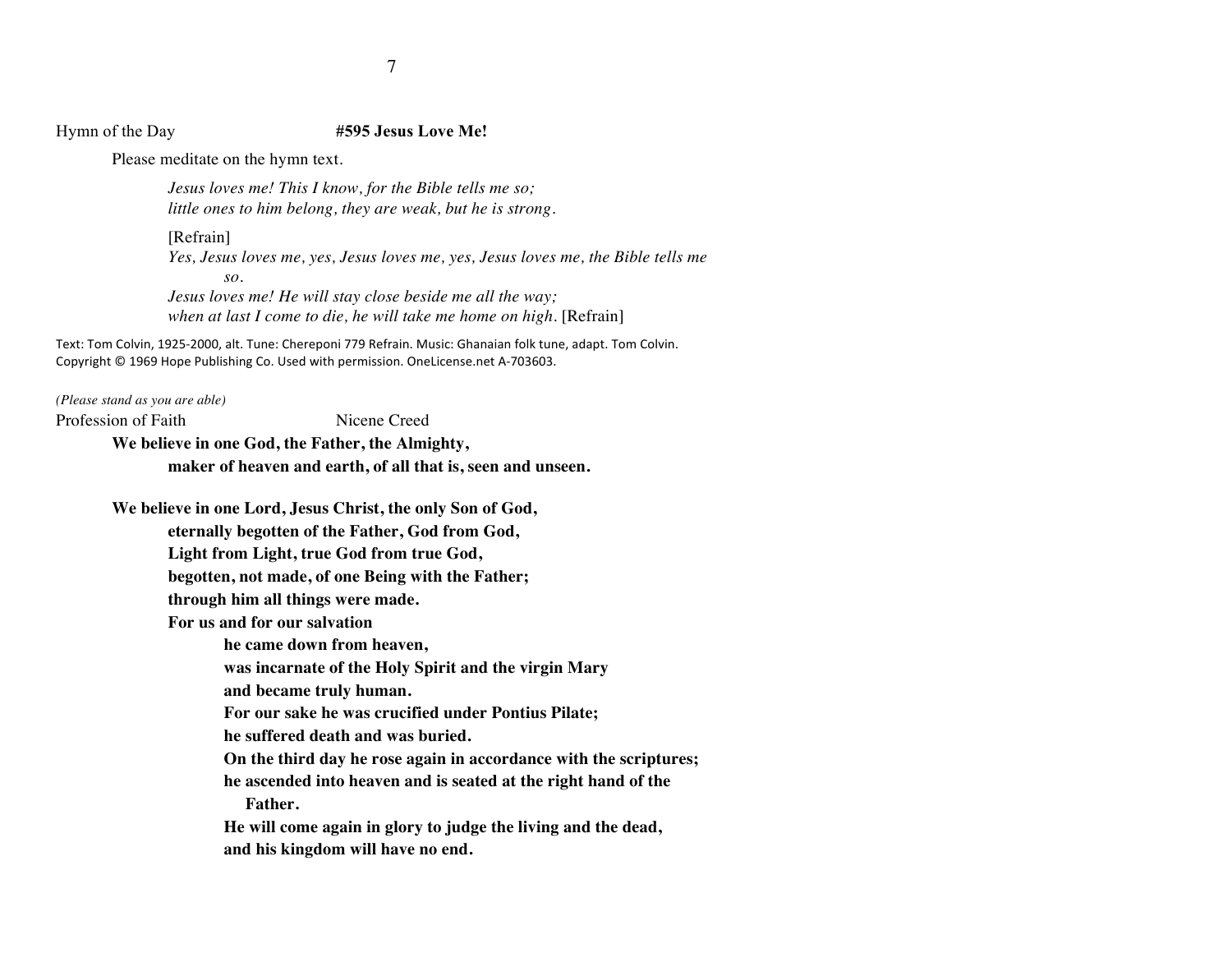**We believe in the Holy Spirit, the Lord, the giver of life, who proceeds from the Father and the Son, who with the Father and the Son is worshiped and glorified, who has spoken through the prophets. We believe in one holy catholic and apostolic church. We acknowledge one baptism for the forgiveness of sins. We look for the resurrection of the dead, and the life of the world to come. Amen.**

#### Prayers of Intercession

Alive in the risen Christ by the power of the Holy Spirit, we bring our prayers before God who promises to hear us and answer in steadfast love.

...We pray to the Lord. **Lord, hear our prayer.**

In the hope of new life in Christ, we raise our prayers to you, trusting in your neverending goodness and mercy; through Jesus Christ our Lord.

#### **Amen.**

## Stitches of Love Quilt Ministry Blessing

Let us pray. Lord, bind us together in one community of love, founded on the faith that your love and grace is everlasting. We ask for your presence today as we present these blankets for your blessing. We wrap these pews with offerings of cloth and thread.

#### **Bless these quilts, O Lord, we pray.**

We wrap these pews with offerings of time, energy, love, and care.

## **Bless these quilts, O Lord, we pray.**

We send these quilts to wrap the people of this world.

**Bless those wrapped, O Lord, we pray.**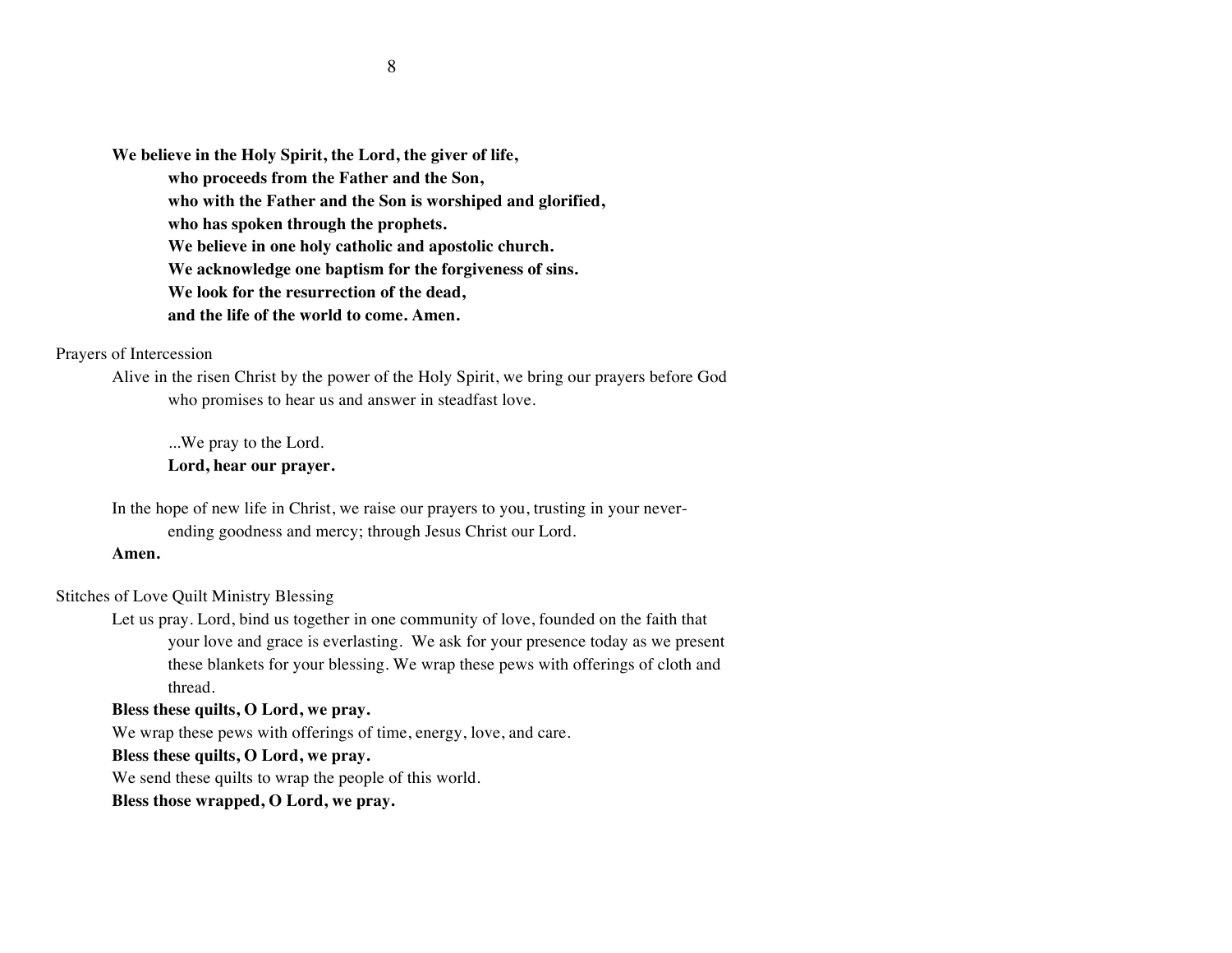We send these quilts as fabric signs of warmth and care.

## **Bless those warmed, O Lord, we pray.**

We are a blessed and warmed people. We give thanks for the many blessings out of which we share.

**Continue to warm and bless us, O Lord, we pray.**

The Peace of Christ

Jesus said: "Peace I leave with you; my peace I give to you. Do not let your hearts be troubled." The peace of the risen Lord be with you always.

**And also with you.**

# *Meal*

Musical Offering [5-6-2018 Video] *You Are My Friends & I Have Chosen You* by James Chepponis – Senior Choir

Offertory Prayer

Let us pray. You have sent your Son into our world and you have sent your Spirit into our hearts. Abide with us and send us in service to a suffering world; for the sake of your beloved Child, Jesus Christ. Through Jesus Christ, our branch, and Lord.

## **Amen.**

The Great Thanksgiving The Lord be with you. **And also with you.** Lift up your hearts. **We lift them to the Lord.** Let us give thanks to the Lord our God. **It is right to give our thanks and praise**

Eucharistic Prayer